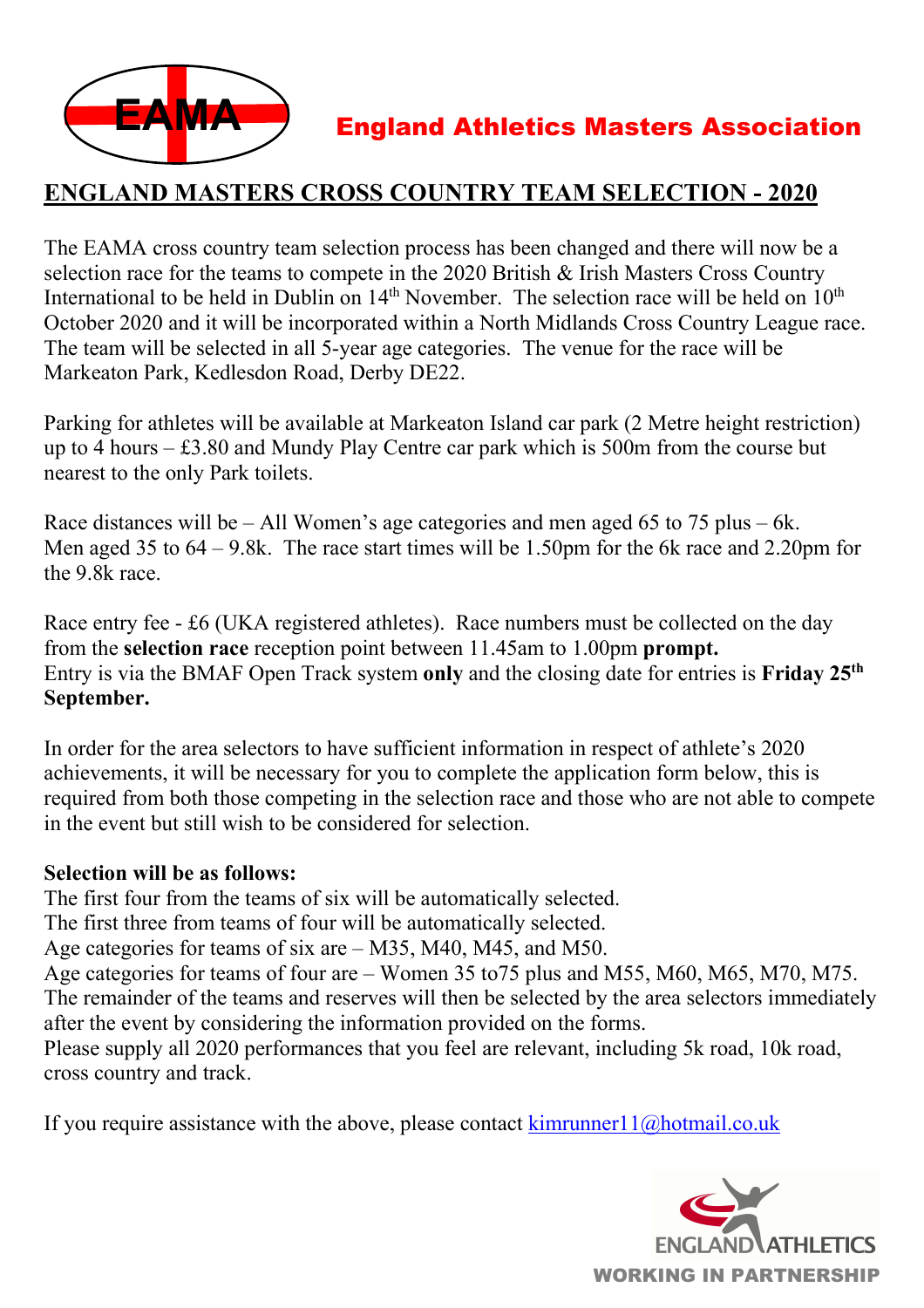#### **ENGLAND MASTERS CROSS COUNTRY TEAM SELECTION-2020 APPLICATION FORM**

| Age category – W35, W40, W45, W50, W55, W60, W65, W70, W75. (Circle as appropriate) |
|-------------------------------------------------------------------------------------|
| M35, M40, M45, M50, M55, M60, M65, M70, M75. (Circle as appropriate)                |
|                                                                                     |
|                                                                                     |
|                                                                                     |
|                                                                                     |
|                                                                                     |

### Entry fee - £6 UKA registered.

## **Relevant performances:**

| Date: | Event:    |                |                                   | Distance: Time: Position:                             |
|-------|-----------|----------------|-----------------------------------|-------------------------------------------------------|
|       |           |                |                                   |                                                       |
|       |           | $\ddot{\cdot}$ |                                   | $\mathbb{C}^n$ . The set of the set of $\mathbb{C}^n$ |
|       |           | ÷              | $\sim 10^{11}$ and $\sim 10^{11}$ |                                                       |
|       |           | $\ddot{\cdot}$ |                                   | $\bullet$<br>$\bullet$                                |
|       |           |                |                                   |                                                       |
|       |           |                |                                   |                                                       |
|       |           |                |                                   |                                                       |
|       |           |                |                                   |                                                       |
|       |           |                |                                   |                                                       |
|       |           |                |                                   | $\ddot{\cdot}$                                        |
|       |           | $\bullet$      |                                   | $\bullet$                                             |
|       | $\bullet$ |                |                                   |                                                       |
|       |           |                |                                   |                                                       |
|       |           |                |                                   |                                                       |
|       |           |                |                                   |                                                       |
|       |           |                |                                   |                                                       |